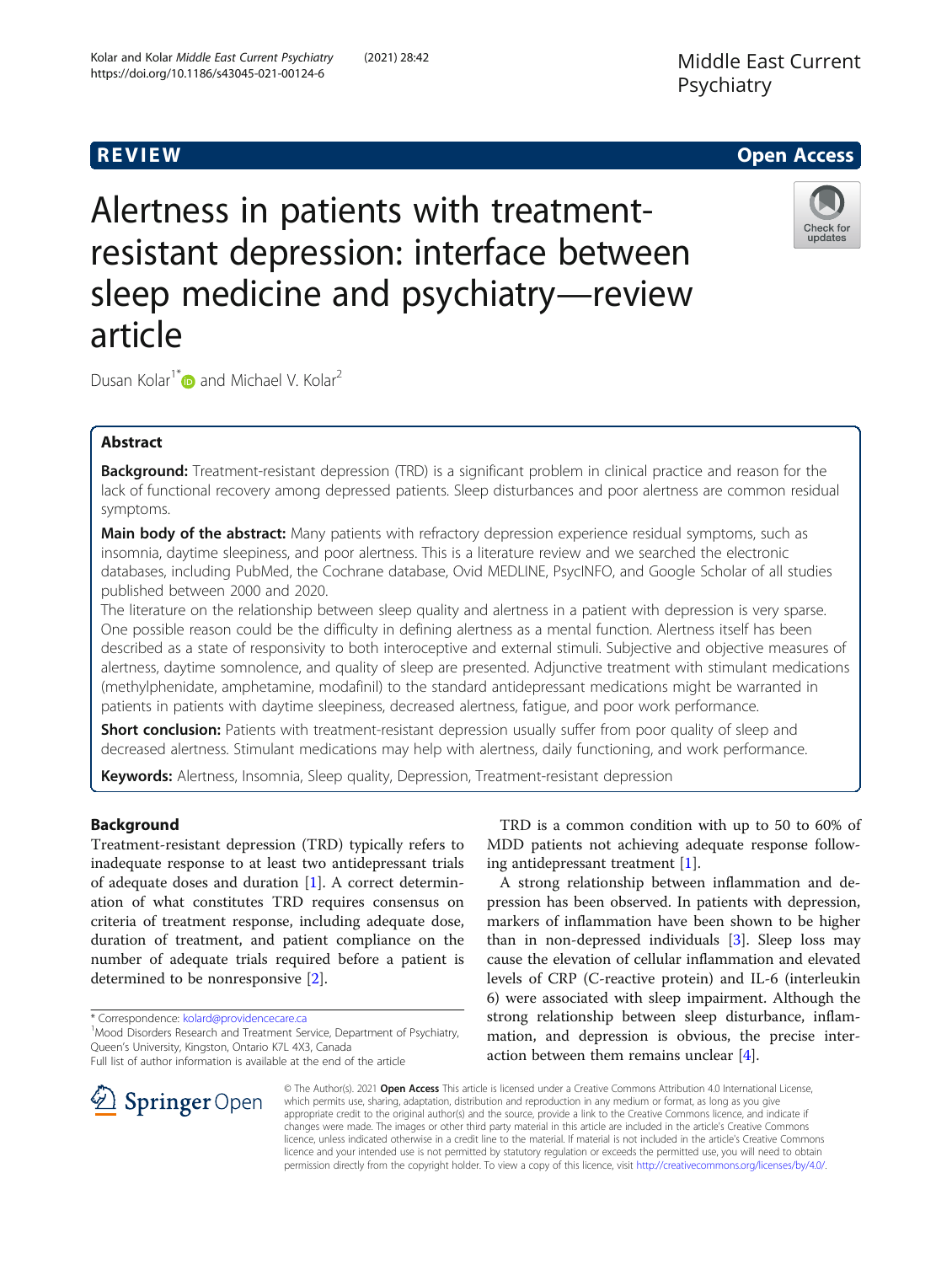Disordered sleep has been shown to disturb many aspects of emotional life including emotion regulation capacity. On the other hand, there is evidence that maladaptive emotion regulation is associated with depression and depressed individuals demonstrate increased use of maladaptive emotion regulation strategies [[5\]](#page-4-0). Therefore, sleep disturbance in this way may worsen symptoms of depression and may contribute to the treatment resistance of depression.

Insomnia and sleep have a bidirectional relationship with depression and anxiety. Depression and anxiety affect sleep quality and the severity of insomnia [[6\]](#page-4-0). Depressed patients with sleep disturbance are likely to present more severe symptoms and difficulties in treatment [[4\]](#page-4-0).

This paper presents a literature review of all available studies on alertness in patients with treatment-resistant depression published in the last 20 years.

# **Methods**

This was a literature review of the electronic database in PubMed, the Cochrane database, Ovid MEDLINE, PsycINFO, and Google Scholar of all studies using the following keywords: "depression and alertness"; "treatmentresistant depression and alertness"; "treatment-resistant depression, quality of sleep, alertness"; and "stimulant medications, antidepressants, and alertness" in the period from 2000 and 2020. We searched for randomized controlled trials, non-randomized controlled prospective studies, meta-analyses, systematic literature reviews, and case studies.

### Results

The literature on alertness in patients with treatmentresistant depression is very sparse, particularly in terms of the lack of randomized controlled trials.

We found only 3 studies specifically investigating alertness in patients with depression and a number of other relevant studies on sleep disturbances and quality of sleep affecting alertness in patients with treatmentresistant depression as it will be presented in the following sections.

# Sleep disturbance, quality of sleep, alertness, and treatment-resistant depression

Insomnia, the subsequent daytime sleepiness and decreased alertness are common residual symptoms of depression. Fatigue, excessive daytime sleepiness, and poor alertness as a result of sleep deprivation and poor sleep quality are likely the most common symptoms of depressive disorder [[7\]](#page-4-0). These symptoms negatively influence patients' quality of life, their work performance, and ability to return to work, and as a result, many of them are on long-term disability. Remission of depression cannot

be fully achieved until insomnia and daytime sleepiness are resolved [[8\]](#page-4-0).

There are a number of sleep abnormalities among patients with major depressive disorder (MDD), including increased sleep-onset latency, frequent awakenings, decreased sleep efficiency, early morning awakenings, and decreased total sleep time. Disturbances in sleep architecture such as decreased REM latency and increased REM density, decreased slow-wave sleep, and increased intra-sleep awakenings are common in untreated patients with depressed moods [[9](#page-4-0)].

Research studies suggest that poor non-depressed sleepers reported more daytime difficulties than good sleepers [\[10](#page-4-0)]. Poor sleep quality negatively influences attention and executive functions [[11\]](#page-4-0).

Sleep quality and daytime sleepiness correlate with fatigue severity measured with the Fatigue Severity Scale [[12\]](#page-4-0). Sleepiness is defined as a tendency to fall asleep, drowsiness, and decreased alertness, whereas fatigue is usually operationalized as lack of energy, weakness, and feeling of exhaustion associated with impaired physical and/or cognitive functioning [[13,](#page-4-0) [14\]](#page-4-0). Fatigue and symptoms of depression have a strong and significant impact on levels of alertness [[15\]](#page-4-0).

Diminished alertness, poor attention, and lack of concentration associated with excessive daytime sleepiness may cause substantial morbidity and mortality related to occupational injury and motor vehicle accidents [[16](#page-5-0)].

Considering these relationships, sleep difficulties and alertness are important features of treatment-resistant depression, yet research in this area is only emerging.

Daytime sleepiness is not the same as poor alertness. Excessive sleepiness is a pathologically increased tendency to fall asleep, uncontrollable sleep, and increased need to take naps [[15\]](#page-4-0), and this condition is more present in obstructive sleep apnea (OSA).

Numerous studies report an association between depression and sleep apnea. Obstructive sleep apnea (OSA) is a common breathing-related sleep disorder, but it is often unrecognized and thereby underdiagnosed [[17\]](#page-5-0).

It is important to emphasize the difference between insomnia as a symptom of depression and sleep fragmentation often associated with insomnia due to breathing-related sleep abnormalities in patients with OSA. Polysomnography (PSG) findings in patients with major depression demonstrate an increase in sleep latency, decrease in slow-wave sleep, and a shortened REM latency, whereas the sleep of patients with OSA is fragmented and contains a lot of transitional sleep stages (stage 1) at the expense of REM sleep and slow-wave sleep [[18](#page-5-0)]. However, these disorders are often comorbid, which further complicates the assessment and impact on daytime alertness of patients who suffer from both conditions.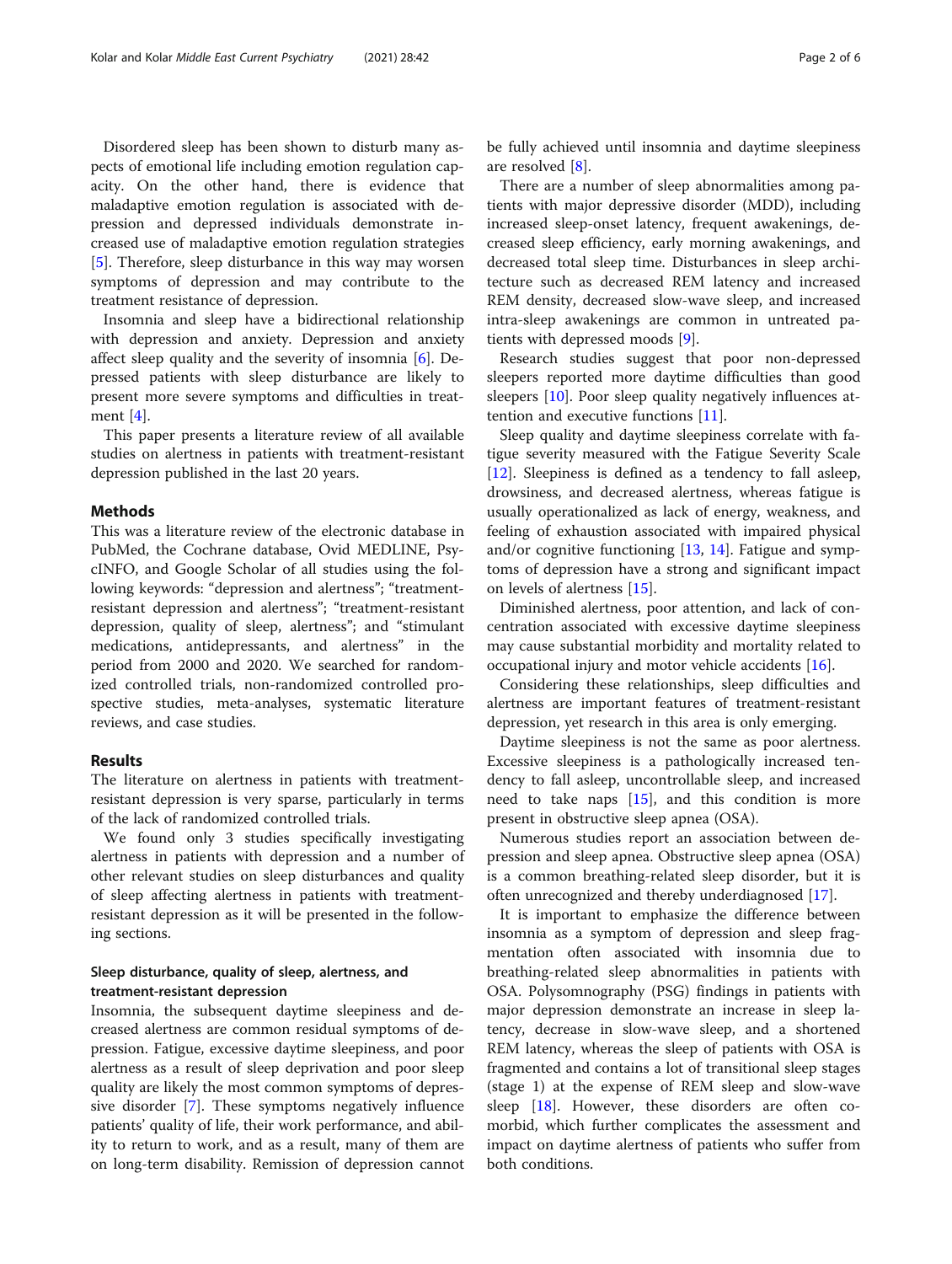The literature on the relationship between sleep quality and alertness in depression is very sparse. One possible reason may be the difficulty in defining alertness as a mental function. Sustained attention or vigilance is a cognitive construct that refers to the ability to maintain alertness over a period of time [[19\]](#page-5-0). Alertness itself has been described as a state of responsivity to both interoceptive and external stimuli. An alert individual is aware of the environment, capable of focusing on a task, neither sleepy nor fatigued, and able to concentrate and be motivated [\[20\]](#page-5-0). Alertness includes facets of attention, vigilance, and cognitive performance [[15\]](#page-4-0).

Based on the model of a combined network of alertness and visuospatial attention, Schock and colleagues demonstrated that decreased alertness in depression promotes visuospatial deficit in the left hemifield reflected as a rightward bias of spatial attention [\[21](#page-5-0)].

An important challenge in investigating alertness is the lack of established indicators of daytime alertness level. Matousek and colleagues demonstrated in their study that there was no correlation between scores of subjective symptoms in the daytime (lack of feeling refreshed in the morning, low working capacity, sleepiness, low mood, anxiety symptoms) and presumptive EEG alertness indicators [[22\]](#page-5-0).

A study on cognitive deficits in patients with primary insomnia revealed the following impairments in cognitive performances: mild to moderate impairments on specific cognitive functions, including working memory (retention and manipulation), episodic memory, problem-solving, reaction time, information processing, and selective attention. There were no differences in alertness, divided attention, sustained attention, vigilance, and general cognitive functioning as compared to healthy adults [[23\]](#page-5-0).

On the contrary, as compared with patients with primary insomnia, patients with major depressive disorder demonstrate common cognitive impairments in alertness, information processing speed, sustained and divided attention, spontaneous flexibility, verbal learning, and declarative memory. Memory deficits and other neurocognitive impairments are similar in unipolar depression and bipolar disorder [[24,](#page-5-0) [25\]](#page-5-0).

The results of Kayumov and colleagues' study showed that there is a significant difference between alertness in depressed patients and patients with sleep apnea. They proposed that alertness can be subcategorized into two types: maladaptive alertness usually seen in patients with depression and anxiety and associated with poor performance, and adaptive alertness without impaired daytime functioning. Depressed patients with disturbed sleep show greater daytime alertness, but it is maladaptive and associated with poor performance, while patients with sleep apnea and disturbed sleep do have more difficulties in maintaining daytime alertness [\[26\]](#page-5-0).

# How to measure alertness, daytime sleepiness, and sleep quality in patients with treatment-resistant depression?

There are different instruments to assess the subjective and objective quality of sleep, daytime sleepiness, and alertness. The instruments for the quality of sleep, fatigue, and excessive sleepiness are well described and validated in sleep medicine, and measures of alertness are not sufficiently developed.

Objective sleep quality is usually determined by overnight polysomnography (PSG) and there is plenty of studies in this field. Subjective sleep quality is usually assessed using the Pittsburgh Sleep Quality Index (PSQI). This is a 19-items questionnaire with seven subcategories: subjective sleep quality, sleep latency, sleep duration, habitual sleep efficiency, sleep disturbances, use of sleeping medication, and daytime dysfunction [\[27\]](#page-5-0).

Subjective methods of assessment of sleepiness, alertness, and fatigue include the Epworth Sleepiness Scale [\[28](#page-5-0)], Fatigue Severity Scale [\[29\]](#page-5-0), Toronto Hospital Alertness Test (THAT), and ZOGIM Alertness Scale (ZOGIM-A).

Alertness could be assessed using the Toronto Hospital Alertness Test [\[20\]](#page-5-0) and ZOGIM Alertness Scale [\[20\]](#page-5-0).

Toronto Hospital Alertness Test (THAT) is a 10-item self-report measure which requires approximately 5 min for completion. It is designed to measure perceived alertness during the past week. Subjects rate all items on a 6 point scale ranging from 0 (not at all) to 5 (all the time).

Toronto Hospital Alertness Test (THAT) has been valid and has high re-test reliability in the determination of trait alertness level [[20,](#page-5-0) [15](#page-4-0)]. In a study conducted by Shahid and colleagues, alertness measured using the THAT scale was significantly correlated with depressive symptoms, fatigue levels, and anxiety. As there is a significant correlation between alertness measured by THAT and depression, it is hypothesized that symptoms of depression are predictive of levels of alertness [\[15](#page-4-0)].

ZOGIM Alertness Scale (ZOGIM-A) is a 10-item selfreport scale designed to measure the impact of various influences on subjective alertness (e.g., sleep loss, caffeine), anticipated benefits of increased alertness, and the proportion of daytime experience during which subject functions with a high level of alertness. The scale evaluates a respondent's experiences with alertness over the course of the day. The ZOGIM-A was created as an efficient and inexpensive alternative to laboratory measures such as the Maintenance of Wakefulness Test [[27\]](#page-5-0).

Objective methods of assessment of daytime sleepiness and alertness include Multiple Sleep Latency Test (MSLT) and Maintenance Wakefulness test (MWT). MSLT is a validated objective measure of the ability or tendency to fall asleep while the MWT measures the ability to stay awake for a defined time [[30](#page-5-0)].

Maintenance of Wakefulness Test measures patient's ability to stay awake in a quiet, dark, and non-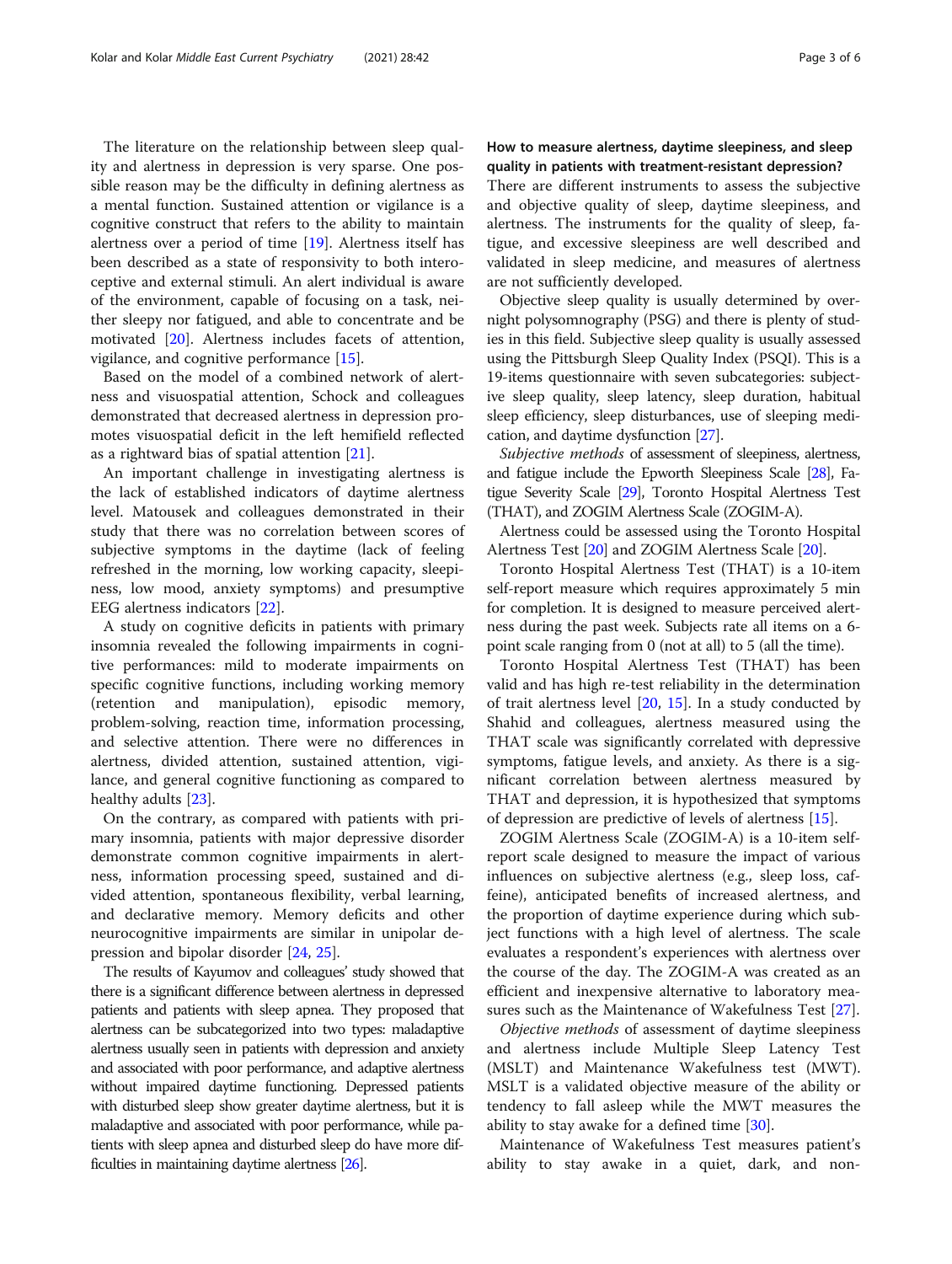stimulating room while sitting in a comfortable chair. The test consists of four 40-min trials at 2 h intervals. The MWT 40-min protocol may be used to assess an individual's ability to remain awake when his or her inability to remain awake constitutes a public or personal safety issue [[30](#page-5-0)].

As alertness included aspects of attention, vigilance, and cognitive performance [\[15](#page-4-0)], a brief cognitive assessment should be an integral part of the comprehensive assessment of alertness in the context of sleep disturbances. Brief cognitive assessment should assess at least critical domains of attention and processing speed.

The Visual Cancellation Test measures visual attention, visual neglect, and organizational process. Participants look at an array of 100 symbols and cross out specific targets.

The Digit Span Test in the Wechsler batteries is used to measure working memory, immediate verbal recall, and auditory attention; participants listen to and then repeat a series of digits in order forward for the first part of the task and then backward order for the second part [\[31\]](#page-5-0).

The Continuous Performance Test (Conners) is a task-oriented computerized assessment of attentionrelated problems. This test is a good measure of sustained attention or vigilance and requires the participant to press a button following repetitions of identical stimuli (i.e., two four-digit numbers) and resist responding to distractors [[31\]](#page-5-0).

#### Treatment recommendations

An appropriate and comprehensive assessment of the patient including clinical assessment, sleep study, MSLT, or MWT is required for all patients with depression and accompanied sleep disturbances, poor quality of sleep, daytime sleepiness, decreased alertness, and impaired daily functioning. This assessment will provide an outline of possible treatment options.

A few different classes of medications could be helpful in improving alertness in patients with treatmentresistant depression. Suggested treatment options will be discussed based on the available evidence.

First of all, if a comorbid obstructive sleep apnea is diagnosed, treatment will include the continuous positive airway pressure (CPAP). Even patients with undiagnosed sleep apnea may benefit from sleep study and starting treatment with the continuous positive airway pressure, in addition to their treatment for depression.

Bupropion as a dual norepinephrine and dopamine reuptake inhibitor significantly improves cognitive function, global function, and measures of work productivity in patients with major depressive disorder. It is less likely how escitalopram exerts all these effects on cognition [[32\]](#page-5-0). Some other antidepressants such as mirtazapine may also improve daytime alertness and driving safety

despite its sedating effects [\[33\]](#page-5-0). Vortioxetine,  $5-HT_3/5 HT<sub>7</sub>$  receptor antagonist may also improve cognitive performance in patients with MDD [[34\]](#page-5-0).

Adjunctive treatment with stimulant medications (methylphenidate, amphetamines) to the standard antidepressant medications might be warranted in carefully selected patients with treatment-resistant depression. By increasing dopamine levels in the brain, stimulant medications im-prove alertness and concentration [[35](#page-5-0)]. Lisdexamfetamine significantly improves residual symptoms of depression including inattention, executive dysfunction, and daily functioning in patients with the major depressive disorder [[36\]](#page-5-0)

Modafinil, similar to methylphenidate and amphetamines, with its dopaminergic and noradrenergic effects, increases alertness, improves fatigue, mood, and overall cognitive functioning [\[37](#page-5-0)]. Modafinil may alleviate the effects of sleep deprivation when sustained alertness and sustained performance are needed [[35\]](#page-5-0). This medication has no addictive properties like amphetamines.

We should be careful with overusing stimulant medications as just cognitive enhancers because of its addictive potential and lack of sustained benefits [[38](#page-5-0)] and limit the usage of this class of medication only for patients with residual symptoms of depression, such as decreased alertness, poor concentration, and resulting in poor work performance.

Melatonin is a pineal gland hormone which influences the maintenance of circadian rhythms. The mechanisms through which melatonin can exert neuroprotective and cognitive-enhancing effects include anti-inflammatory and antioxidant properties, but it also may enhance neuroplasticity [[39\]](#page-5-0).

Similar to melatonin, agomelatine, another melatonergic analog drug acting as an  $MT_1$  and  $MT_2$  agonist and  $5-HT_{2C}$  antagonist, stabilizes abnormal circadian rhythmicity, prevents sleep disruption, and has precognitive effects through increasing neuroplasticity [[40](#page-5-0)].

#### **Discussion**

Treatment-resistant depression (TRD) is a common condition and up to 50 to 60% of MDD will not reach re-mission with adequate antidepressant treatment [\[1](#page-4-0)]. Insomnia and the subsequent decreased alertness, daytime sleepiness, and fatigue are common residual symptoms of depression [[7\]](#page-4-0). It is obvious that the quality of sleep is also impacted and poor sleep quality, in turn, negatively influences attention and executive functions [[11\]](#page-4-0). Poor alertness, inattention, and decreased concentration may cause substantial morbidity and mortality related to occupational injury and motor vehicle accidents [\[16](#page-5-0)]. Sustained attention is a cognitive construct that refers to the ability to maintain alertness over a period of time [\[19\]](#page-5-0). Alertness itself has been described as a state of responsivity to both interoceptive and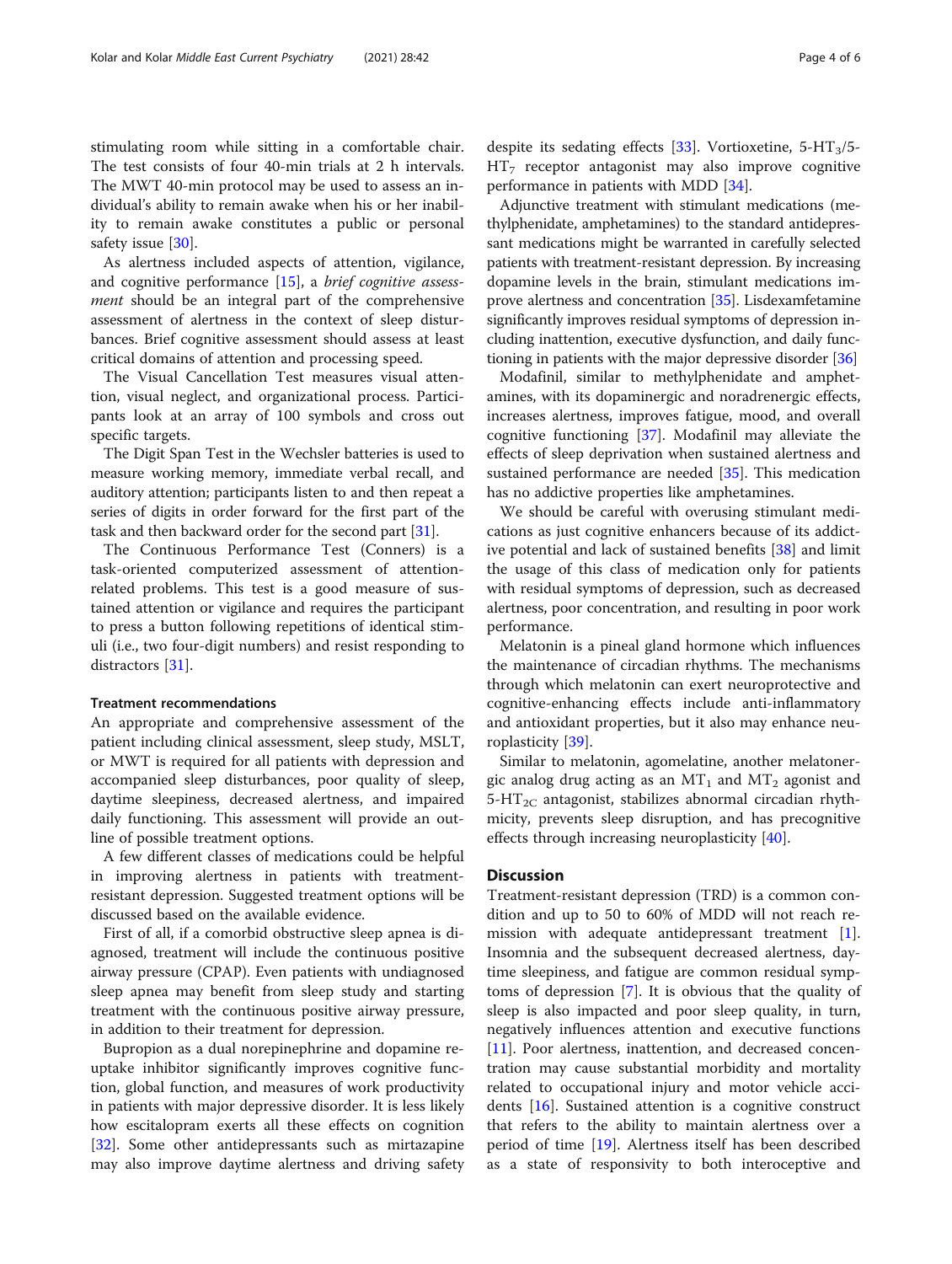<span id="page-4-0"></span>external stimuli [[20\]](#page-5-0). Alertness includes aspects of attention, vigilance, and cognitive performance [15]. Kayumov and colleagues [[26\]](#page-5-0) very appropriately categorized alertness into maladaptive alertness which is usually present in patients with depression and associated with poor performance and adaptive alertness. Besides this group of authors and Shapiro's teams, there are no other published papers on the alertness in specifically patients with refractory depression. Toronto Hospital Test (THAT and ZOGIM are the only instruments that measure alertness directly. All other described instruments present indirect measures for alertness. Therefore, further validation of the THAT and ZOGIM would be very important. A brief cognitive assessment should be an integral part of the comprehensive assessment of alertness in patients with sleep disturbances. With regard to treatment options for patients with poor alertness in the context of treatment-resistant depression, it is quite expected that stimulant medications, bupropion, and modafinil with its dopaminergic and noradrenergic effects could improve alertness. The role of melatonin and agomelatine should be further elucidated.

## Conclusion

Literature on alertness in patients with treatment-resistant depression is very sparse, particularly in terms of randomized controlled trials. Treatment-resistant depression is a significant problem in clinical practice and the reason for the lack of functional recovery among depressed patients. Many patients experience residual symptoms of depression, such as insomnia, poor alertness, daytime sleepiness, and lack of energy. These symptoms negatively influence patients' quality of life, their occupational functioning, and ability to return to work, and as a result, many patients are on long-term disability. Therefore, a thorough assessment and an appropriate treatment are needed. Besides CPAP for patients with comorbid OSA and antidepressants, stimulant medications (MPH, amphetamines) and modafinil are possible treatment options for this population of patients.

#### Abbreviations

TRD: Treatment-resistant depression; MWT: Maintenance of Wakefulness Test; MSLT: Multiple Sleep Latency Test; THAT: Toronto Hospital Alertness Test; OSA: Obstructive sleep apnea

#### Acknowledgements

N/A

#### Authors' contributions

MK performed the literature review for the paper and did some editing of the finalized manuscript. DK wrote this paper. Both authors read and approved the final manuscript.

#### Funding

There was no funding for this study.

#### Availability of data and materials

Not applicable

#### Declarations

Ethics approval and consent to participate

No human subjects were included.

#### Consent for publication

Not applicable

#### Competing interests

The authors declare that they have no competing interests.

#### Author details

<sup>1</sup> Mood Disorders Research and Treatment Service, Department of Psychiatry, Queen's University, Kingston, Ontario K7L 4X3, Canada. <sup>2</sup>Graduated from Faculty of Science, Queen's University, Kingston, Ontario, Canada.

#### Received: 5 May 2021 Accepted: 4 July 2021 Published online: 14 July 2021

#### References

- 1. Fava M (2003) Diagnosis and definition of treatment-resistant depression. Biol Psychiatry 53(8):649–659. [https://doi.org/10.1016/S0006-3223\(03\)00231-2](https://doi.org/10.1016/S0006-3223(03)00231-2)
- 2. Souery D, Papakostas G, Trivedi M (2006) Treatment-resistant depression. J Clin Psychiatry 67(Suppl 6):16–22
- 3. Slavich G, Irwin M (2014) From stress to inflammation and major depressive disorder: a social signal transduction theory of depression. Psychol Bull 140(3):774–815. <https://doi.org/10.1037/a0035302>
- 4. Fang H, Tu S, Sheng T, Sheng J, Shao A (2019) Depression in sleep disturbance: a review on bidirectional relationship, mechanisms and treatment. J Cell Mol Med 23(4):2324–2332. [https://doi.org/10.1111/](https://doi.org/10.1111/jcmm.14170) [jcmm.14170](https://doi.org/10.1111/jcmm.14170)
- 5. O'Leary K, Bylsma L, Rottenberg J (2017) Why might poor sleep quality lead to depression?: a role for emotion regulation. Cogn Emot 31(8):1698–1706. <https://doi.org/10.1080/02699931.2016.1247035>
- 6. Oh CM, Kim H, Na H, Chao K, Kyung M (2019) The effect of anxiety and depression on sleep quality in individuals with high risk for insomnia: a population-based study. Front Neurol. [https://doi.org/10.3389/fneur.2019.](https://doi.org/10.3389/fneur.2019.00849) [00849](https://doi.org/10.3389/fneur.2019.00849)
- 7. Chellappa S, Araujo J (2006) Excessive daytime sleepiness in patients with depressive disorder. Rev Bras Psiquiatr 28(2):126–129. [https://doi.org/10.1](https://doi.org/10.1590/S1516-44462006000200010) [590/S1516-44462006000200010](https://doi.org/10.1590/S1516-44462006000200010)
- 8. Fava M (2004) Daytime sleepiness and insomnia as correlates of depression. J. Clin Psychiatry 26:27–32
- 9. Lam R (2006) Sleep disturbances and depression: a challenge for antidepressants. Int Clin Psychopharmacol 21(suppl 1):25–29
- 10. Alapin I, Fichten C, Libman E, Creti L, Bailes S, Wright J (2000) How is good and poor sleep in older adults and college students related to daytime sleepiness, fatigue, and ability to concentrate? J Psychosom Res 49(5):381– 390. [https://doi.org/10.1016/S0022-3999\(00\)00194-X](https://doi.org/10.1016/S0022-3999(00)00194-X)
- 11. Benitez A, Gunstad J (2012) Poor sleep quality diminishes cognitive functioning independent of depression and anxiety in healthy young adults. Clin Neuropsychol 26(2):214–223
- 12. Ferentinos P, Kenotaxakis V, Havaki-Kontaxali B (2009) Sleep disturbances in relation to fatigue in major depression. J Psychosom Res 66(1):37–42. <https://doi.org/10.1016/j.jpsychores.2008.07.009>
- 13. Pigeon WR, Sateia MJ, Ferguson RJ (2003) Distinguishing between excessive daytime sleepiness and fatigue: toward improved detection and treatment. J Psychosom Res 54(1):61–69. [https://doi.org/10.1016/S0022-3999\(02](https://doi.org/10.1016/S0022-3999(02)00542-1) [\)00542-1](https://doi.org/10.1016/S0022-3999(02)00542-1)
- 14. Shen J, Barbera J, Shapiro CM (2006) Distinguishing sleepiness and fatigue: focus on definition and measurement. Sleep Medicine Reviews 10(1):63–76. <https://doi.org/10.1016/j.smrv.2005.05.004>
- 15. Shahid A, Chung S, Maresky L, Danish A, Bingeliene A, Shen J, Shapiro C (2016) The Toronto Hospital Alertness Test scale: relationship to daytime sleepiness, fatigue, and symptoms of depression and anxiety. Nature and Science of Sleep 8:41–45